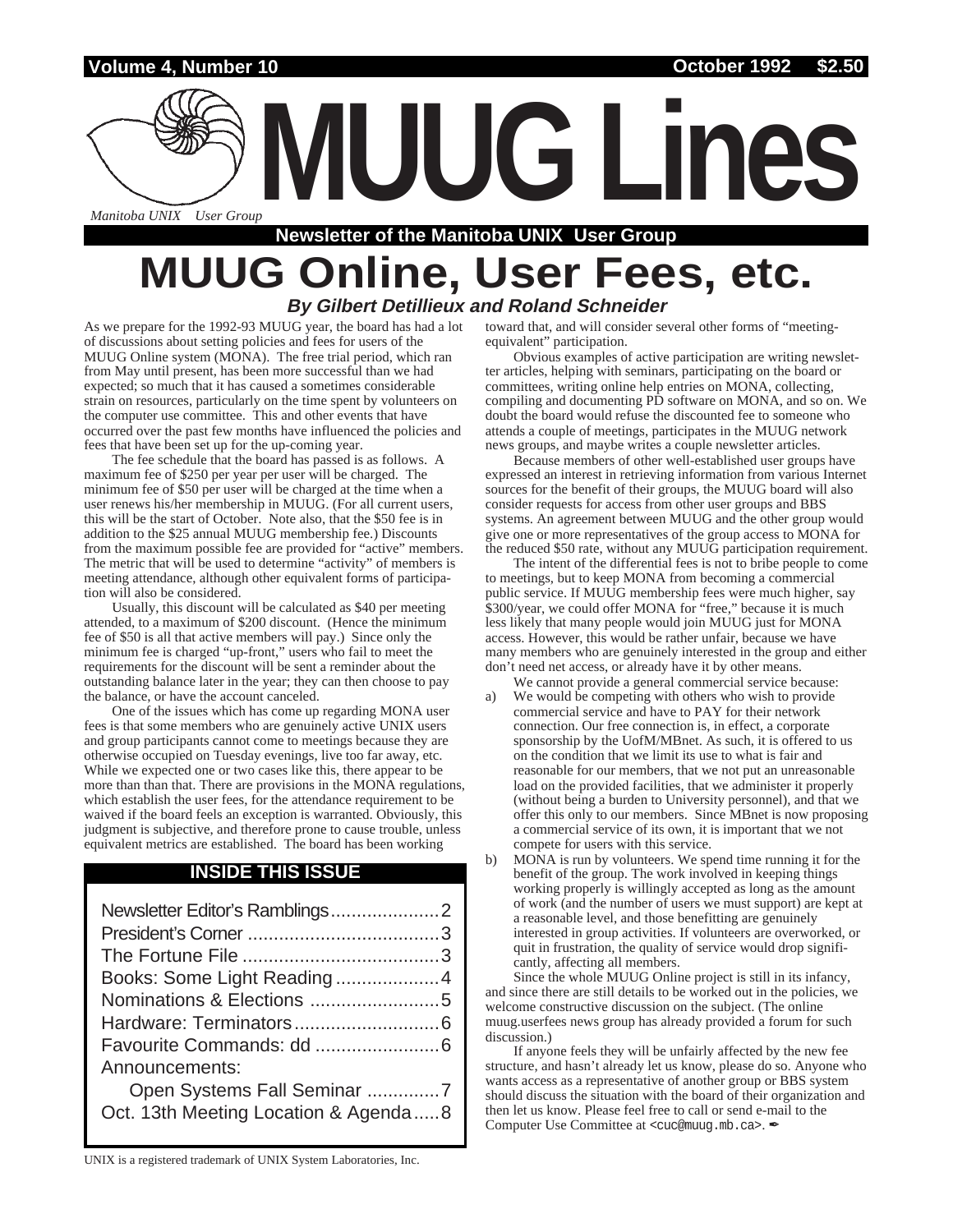# **Parting Shots, ... er, Thoughts**

#### **By Gilbert Detillieux**

Well, this issue is back down to a manageable size. Eight pages seems like about the right length to have an issue that has enough interesting material to read, without being unwieldy to the readers, not to mention writers, editor, and the crew who do the copying.

We seem to be finished with the programming tutorial articles for now, which accounts for the decrease in bulk. In the future, listings for significant pieces of code will be made available on-line, via anonymous FTP on MONA. This will save users lots of typing, and keep the newsletter down to a manageable size.

With this issue, I've also exhausted my backlog of submitted material. Once again, thanks to everyone who submitted articles and tidbits, particularly Roland Schneider for those great filler articles. This is the sort of articles I'd like to see more of in the future – they're easy to write, easy to fit in, and are more likely to be read than the longer articles. So, what do you say, folks? How about writing up something about your favourite obscure UNIX command, or a short book review?

| President:                  | Susan Zuk                       | (W) 788-7312   |
|-----------------------------|---------------------------------|----------------|
| Past President:             | Eric Carsted                    | 1-883-2570     |
| Vice-President:             | 589-4857<br>Richard Kwiatkowski |                |
| Treasurer:                  | Rick Horocholyn                 | $(W)$ 474-4533 |
| Secretary:                  | Roland Schneider                | 1-482-5173     |
| Membership Sec.:            | Allan Moulding                  | 269-8054       |
| Mailing List:               | Gilles Detillieux               | 489-7016       |
| <b>Meeting Coordinator:</b> | <b>Kathy Norman</b>             | $(W)$ 474-8311 |
| Newsletter editor:          | Gilbert Detillieux              | 489-7016       |
| Information:                | Susan Zuk                       | $(W)$ 788-7312 |
|                             |                                 | (FAX) 788-7450 |
| (or)                        | Gilbert Detillieux              | $(H)$ 489-7016 |
|                             |                                 | (FAX) 269-9178 |

**Manitoba UNIX User Group P.O. Box 130 Saint-Boniface, Manitoba R2H 3B4**

> **Internet E-mail: editor@muug.mb.ca**

This issue also marks the end of another MUUG year. If the new board appoints a new editor (oh, please, please!), this will also be my last issue. It certainly has been a busy and interesting year, and I've really enjoyed being a part of it. We've certainly seen a lot of new developments, and new members join over the course of the year.

Next year promises to be a little smoother than this one, as things settle into place, and we get over the growing pains. However, it should prove to be as interesting and productive as this one. We've gotten some new members that are eager to help out, as well as some old members with renewed interest. I hope you'll all be out at the October meeting to elect the new board, and that you'll be around to support them throughout the year. Please take a look at the candidates' biographies on page 5, and be prepared to vote wisely.

Also, don't forget the CIPS/MUUG fall seminar, which is coming up quickly. Details are on page 7. Please pass the word along – the exposure will help the group, and the profits will help us get good speakers for future meetings.

Hope to see you all at the October meeting.  $\mathscr I$ 

#### **The 1991-1992 Executive Copyright Policy and Disclaimer**

This newsletter is Copyrighted by the Manitoba UNIX User Group. Articles may be reprinted without permission, for non-profit use, as long as the article is reprinted in its entirety and both the original author and the Manitoba UNIX User Group are given credit.

The Manitoba UNIX User Group, the editor, and contributors of this newsletter do not assume any liability for any damages that may occur as a result of information published in this newsletter.

#### **Our Address Community Community Community Community Community Community Community Community Community Community**

The Manitoba UNIX User Group meets at 7:30 PM the second Tuesday of every month, except July and August. Meeting locations vary. The newsletter is mailed to all paid-up members one week prior to the meeting. Membership dues are \$25 annually and are due as indicated by the renewal date on your newsletter's mailing label. Membership dues are accepted by mail, or at any meeting.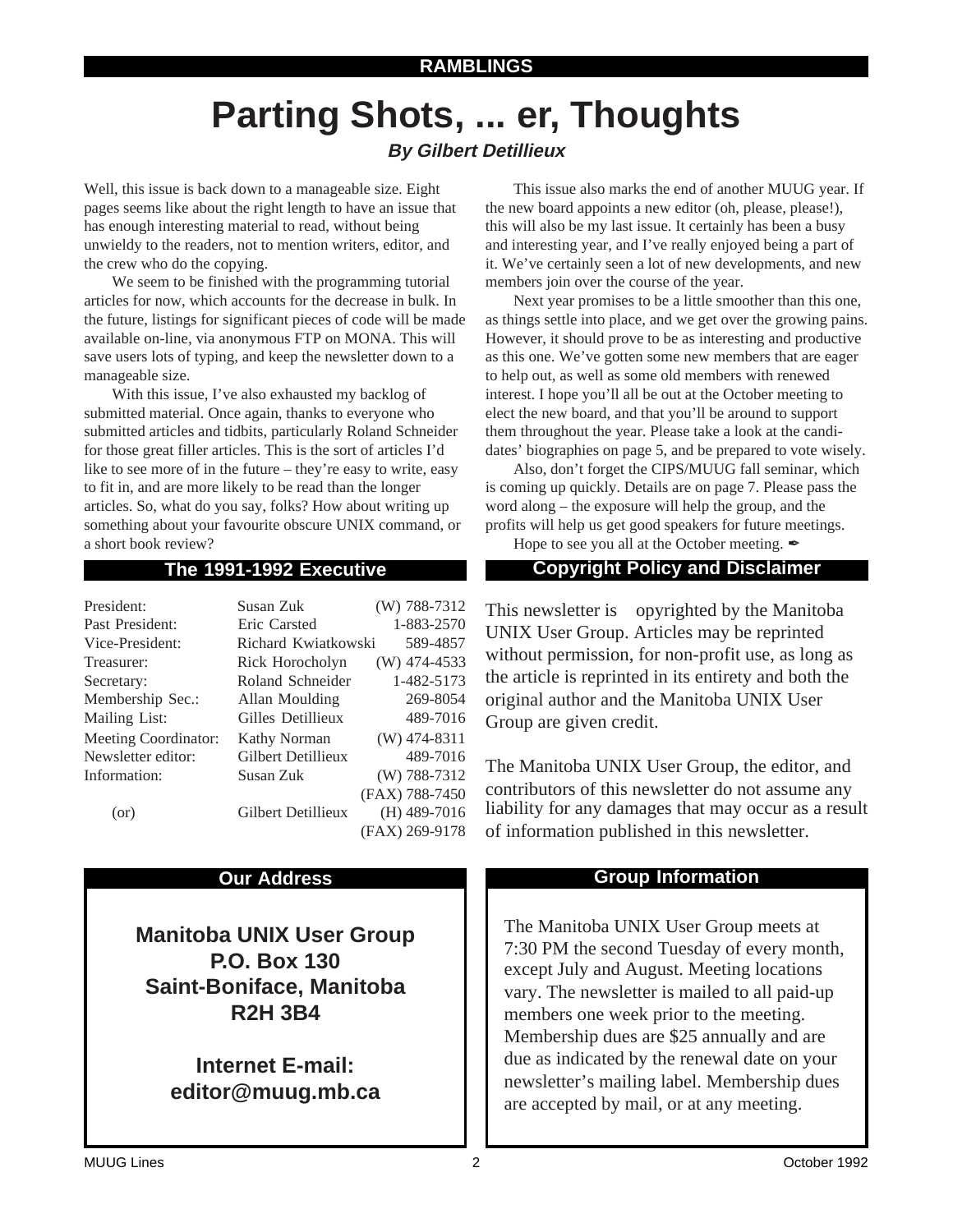# **Looking Back at the Year**

#### **By Susan Zuk, President**

It is with a sense of pride that I write this message. The reason – it is the completion of another MUUG calendar year, and it was a really special year filled with many achievements for the executive and group. I would like to provide you with an overview of the various accomplishments from the 1991-92 session:

- 1991 UNIX Symposium a combined effort between CIPS (Canadian Information Processing Society) and MUUG. A very successful two day event which provided 17 speakers and a trade show to the Winnipeg community.
- Muddy Water Computer Society Computer Show a promotional booth was used to promote MUUG to the public.
- An increase of over 300% in membership Membership has significantly increased over the past year. This showed us that the interest level in UNIX has increased in the community.
- Became an affiliate of UniForum Canada In May, MUUG became an affiliate of UniForum Canada, which is an affiliate of the International UniForum group. UniForum Canada is associated with 10 UNIX groups across the country.
- Provided the opportunity for modem access to a UNIX system – MUUG was provided access to a UNIX system through the University of Manitoba. The Great-West Life Assurance Company graciously donated a 1 gigabyte disk to help us provide users with space for internet news and user files.
- Access to the Internet To those members who were interested in becoming a part of an international network, Internet access was provided free-of-charge from May through the end of September.
- Creation of the By-laws and Constitution The MUUG executive put together the required documentation to be presented and voted on by the membership in October.
- Computer Use Committee A new committee was

formed to administer and create policies for the computer system.

• Preparation for the fall seminar – Preparations are now under way for the second joint activity between CIPS and MUUG. The seminar is called "Open Systems – Getting Past the Hype."

This does look like quite an large list of work for a volunteer organization. The amount of time and effort it takes to perform some of these tasks is quite staggering. This is why I can truly say that the most memorable experience I have had has been working with a terrific group of very dedicated individuals that have supported each other through the past 12 months. I would like to extend my sincere thanks to this year's executive and those nonexecutive volunteers, such as Gilles Detillieux, Kathy Norman, and Andrew Chan, for their support and hard work. These people are the ones who have made the year such a success. It has been a pleasure working with all of you.

Now, for a bit of business before I close. Please read about the fall seminar, "Open Systems – Getting Past the Hype," later in this newsletter. The seminar will provide the attendee with an academic as well as a real life view of how Open Systems really work and what they really are. This will be a very informative and educational seminar. Registration forms will be sent out in the next few weeks.

Elections for the 1992-93 board of directors will be held on October 13th. Come to our monthly meeting and participate in the election by using your right to vote for the upcoming people who will form the new board.

Finally, I would just like to mention that the meeting layout will be changed. The speaker, Dr. Ken Barker, of the UofM Computer Science Department, will present his topic called "Database Research" immediately after the round table. His presentation will be followed by a break, then we will proceed with the business meeting and the elections. I am looking forward to seeing you at the meeting on Tuesday, October 13th. Bye for now.  $\mathscr{I}$ 

### **THE FORTUNE FILE**

### **Software Engineering Glossary of Product Terminology**

*The world of computer terms as seen from a marketing point of view* **Submitted by Ken Stewart (original source unknown)**

**All New**: The software is not compatible with previous versions. **Advanced Design**: Upper management doesn't understand it. **Breakthrough**: It nearly booted on the first try. **Design Simplicity**: Developed on a shoe string budget. **Exclusive**: We're the only ones who have the documentation. **Field Tested**: Manufacturing doesn't have a test system. **Foolproof Operation**: All parameters are hard coded. **Futuristic**: It will only run on the next generation super-computer. **High Accuracy**: All the directories compare. **It's Here at Last**: We've released a 26 week project in 48 weeks. **Maintenance Free**: Impossible to fix. probably.

**Meets Quality Standards**: It compiles without errors. **New**: Different colours from previous version. **Performance Proven**: Works through Beta Test. **Revolutionary**: Disk drives go round and round. **Satisfaction Guaranteed**: We'll send you another copy if it fails. **Stock Item**: We shipped it once before, and we can do it again, **Unmatched**: Almost as good as the competition.

**Unprecedented Performance**: Nothing ever ran this slow before. **Years of Development**: We finally got one to work.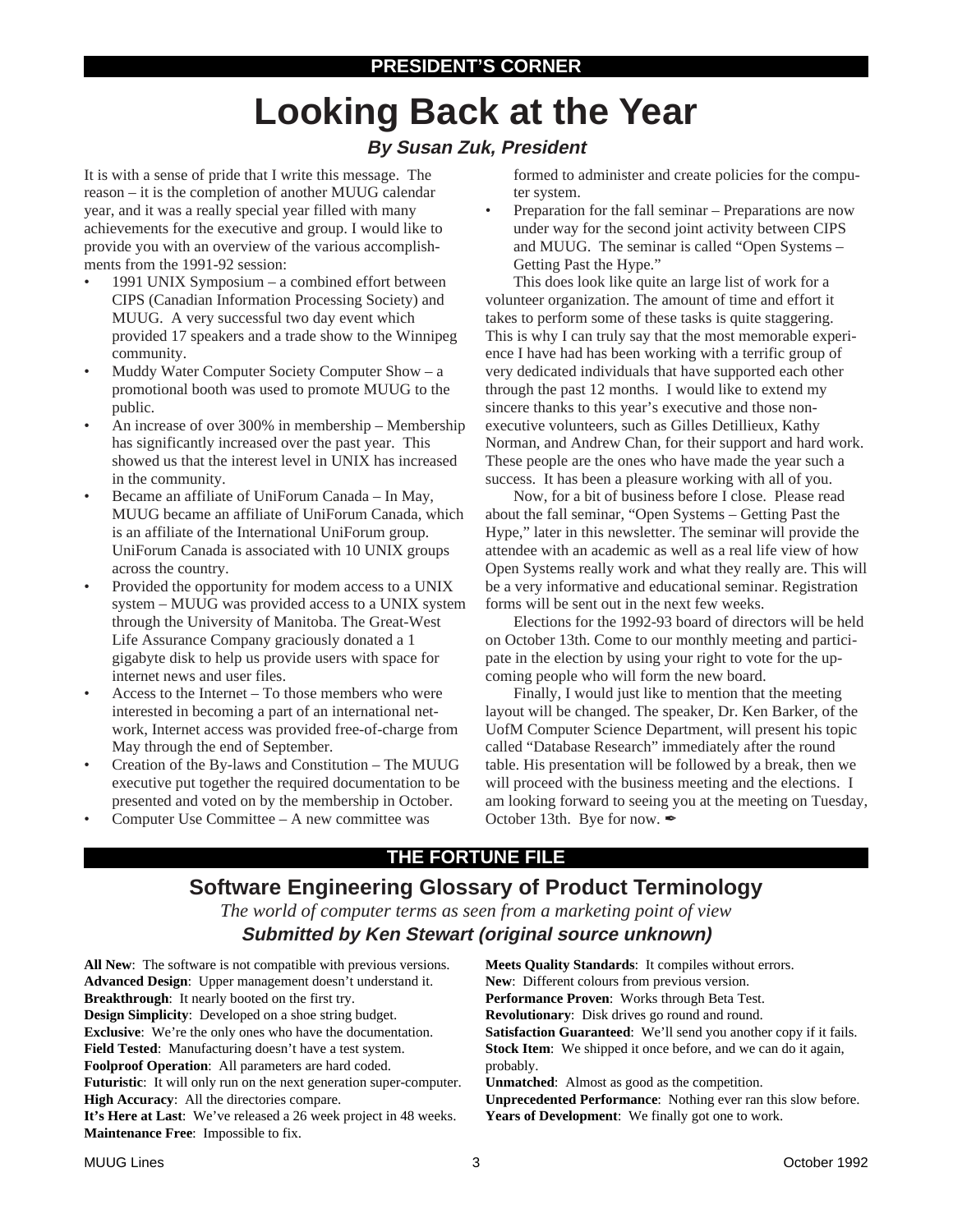## **Some Light Reading BOOKS**

*Who says books about UNIX have to be dull? Here's a couple books you can have fun reading.*

#### **By Gilbert Detillieux**

As winter fast approaches (much more early than usual), we may want to curl up with a good book to read – one that will be enjoyable to read and give us a "warm" feeling. No point in picking up another dry, technical document on UNIX, when there are UNIX related texts out there that are actually *fun* to read, while still being educational. Here are a couple you might find interesting.

#### **The Cuckoo's Egg**

*Cliff Stoll*

*Pocket Books (a division of Simon & Schuster Inc.) 1990, 356 pages, ISBN 0-671-72688-9*

Before "Sneakers," before CERT, before Robert T. Morris's Internet Worm spread havoc on systems all over the Internet, a confused and persistent astronomer-turned-systemadministrator single-handedly detected an intruder and almost single-handedly tracked him down to his home in West Germany. In the end, he uncovered a spy ring that collected information from U.S. military sites and sold it to the KGB. In the process, he dealt with, infuriated, and was frustrated by much of the top brass in the military, FBI, CIA, NSA, and many other agencies.

The Cuckoo's Egg is a factual account of Cliff Stoll's efforts, although it reads like a fictional spy novel. The story is fascinating and suspenseful, even if you already know how it ends. Stoll's insight and humour make the book a real pleasure to read.

OK, so it's a good novel, but why's this important for UNIX users to know? Since the bulk of the story deals with the efforts to track down a cracker (the bad kind of hacker), and describes some of the techniques he used to break into UNIX systems, it provides tips that every UNIX user needs to know, in order to protect his/her system. (The title refers to a program the hacker would leave around, waiting for a system daemon to execute it, to allow the hacker to gain system privileges, just like a cuckoo lays its eggs in other birds' nests, waiting for them to be hatched.)

System administrators should read it to be aware of the sorts of attacks that can be made on a UNIX system, and the simple ways that these can be prevented. (Any system that is accessible via modem or a public network is vulnerable, and should be protected from attacks.) Regular users should also read it to get an appreciation for the importance of system

security and the part that they must play, not only for their own sake, but for the security of the system as a whole. The book helps dispell some of the myths that often lead to a false sense of security, while being careful not to instill a sense of paranoia.

Although the descriptions get a little technical at times, everything is presented in a very clear language. The book can be read and enjoyed by anyone, regardless of how computer literate they might be.

#### **The New Hacker's Dictionary**

*edited by Eric Raymond MIT Press 1991, 433 pages, ISBN 0-262-18145-2 (hc)*

*ISBN 0-262-68069-6 (pbk)* Want to know the definition of "angry fruit salad," "bogon," or "magic smoke"? What unit of measure is an "attoparsec per microfortnight," and why would anyone want to use it? All this and more (lots more) trivia can be found in The New Hacker's Dictionary. (We're talking about the good kind of

hacker now. Incidentally, the book lists eight different definitions for hacker.) The book is a compilation of computer terms and hacker jargon, collected over many years and from many sources. Much of the older material comes from the AI labs at MIT and Stanford, where jargon files were compiled and maintained for years. Many of the newer entries come from the UNIX community. Entries often include interesting histori-

cal notes, anecdotes, and other related trivia. Most of the pages, about 360 of them, consist of the dictionary itself, alphabetized and extensively cross-referenced. A couple appendixes feature some interesting stories of hacker folklore. The overall tone of the book is definitely humourous, including cartoon illustrations. However, the book is not just a joke — it is one of the most complete collections of computer terminology and jargon that has ever been compiled. Although humourous, and at times sarcastic, the book also shows a great respect and admiration for the culture and people that created the jargon.

Whether you just want to quickly "grep" particular definitions, or "grok" the whole book, The New Hacker's Dictionary will provide you with hours of entertaining reading, and insights into an often misunderstood culture.

### **"WONKY" WORDS**

### **Chad**

According to the New Hacker's Dictionary, *chad* is defined as the perforated edge strips on printer paper, or the confettilike paper bits punched out of cards or paper tape. A historical note suggests the origin of the latter definition – it derives from the Chadless keypunch (named for its inventor), which cut u-shaped tabs in the card to make a hole when the tab folded back, rather than punching out a circle or rectangle. Since the Chadless keypunch didn't produce any paper debris, the stuff that other keypunches made had to be *chad*.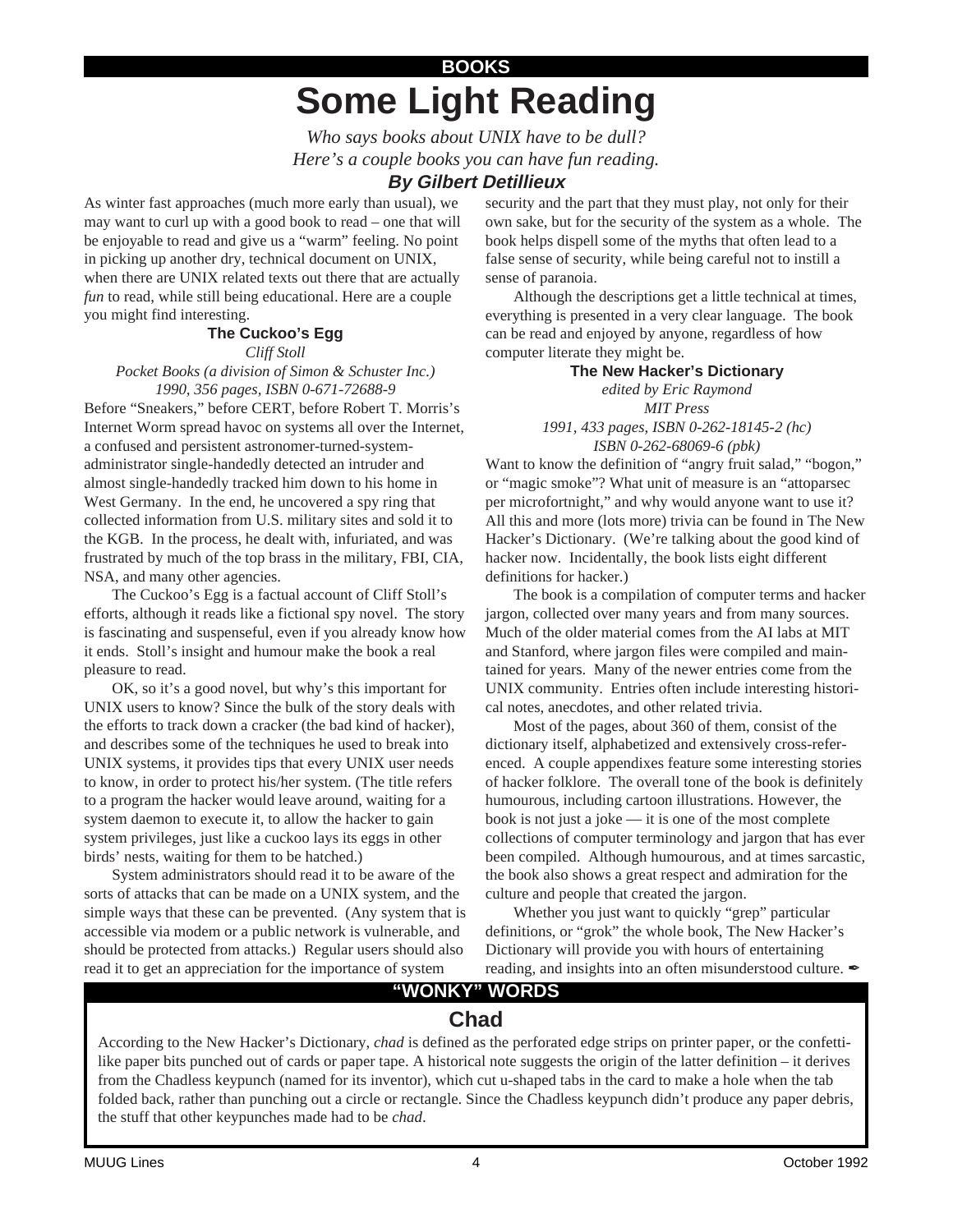## **ELECTIONS Candidates for the MUUG Board**

#### **Gilbert Detillieux**

Gilbert Detillieux has been working with UNIX as a programmer, system administrator, and trainer since 1980. He co-founded Info West Inc., a computer consulting firm specializing in UNIX, in 1985, where he worked on analysis software for neuroscience labs, training sessions for novice UNIX users and programmers, and system administration functions on various versions of UNIX. He is currently working as a system software technician and network administrator for the University of Manitoba's Department of Computer Science. He was co-founder and past president of the Technical UNIX User Group (now MUUG), and is the current MUUG newsletter editor.

#### **Gilles Detillieux**

Gilles Detillieux got his start in UNIX back in 1980, on a PDP-11/ 45 running UNIX Version 6. Several years as a computer consultant gave Gilles experience in organizing seminars and providing UNIX training. Gilles is now working for the University of Manitoba's Physiology Department as a Programmer/Analyst, where he administers a network of 6 UNIX systems and 6 PCs, and writes custom software for spinal cord research. After helping form the group and serving as treasurer for three years, he now maintains the group's mailing list.

#### **Bary Finch**

Bary Finch has been with IBM for three years as a systems engineering representative. He has specialized in AIX, and in the RISC System 6000 since its announcement. Previously he has worked as a systems analyst in the engineering department of Versatile Farm Equipment, and as a programmer analyst at both Westfair Foods and Canadian Indemnity. Bary holds a BSc. in Computer Science from the University of Manitoba. Last year he served on the MUUG Symposium committee, and participated as a vendor.

#### **Paul Hope**

I am presently the Co-ordinator of Audio Visual & Information Services at St. Boniface General Hospital Research Centre and am the system administrator of a Unisys 5000/95 UNIX box with approximately 30 users (as well as other duties).

My primary working background has been approximately 15 years as an Audio Visual Specialist in the education field (high school, community college & university levels) and with the federal government (Parks Canada). I spent five years working as a professional theatre technician here in Winnipeg and got involved with UNIX 5 years ago when I started at SBGHRC. I have no formal computer training (other than short courses).

#### **Rick Horocholyn**

I am presently employed at Manitoba Hydro in the Financial Planning Dept. as Sr. Financial Consultant. My responsibilities are the development and support of financial forecasting and modeling tools. The systems I have built in the past four years have been almost exclusively on UNIX machines, and, consequently, I have had to learn UNIX from both a user's and a system administrator's perspective. My education includes a Mechanical Engineering degree and an MBA.

I have been a group member for 2.5 years, and have found comfort in the accessibility to other expert members when I needed specific UNIX 'how-to' details. For the past year I have served as treasurer, and set up the group's financial statements on a shellbased system. I hope to move this system to MONA in the next month, to offer a more centralized and accessible system for the group's needs.

#### **Richard Kwiatkowski**

Richard Kwiatkowski has been the owner of his own company, R.K. Computer Services, since 1984. His major client is Trainor Laboratory which is running an NCR Tower 650. He is the current Vice President of our group. Richard is at the beginner to intermediate level of UNIX and can understand the concerns of other members who are new to UNIX.

#### **Kirk Marat**

I have been been a member of MUUG (formerly TUUG) for about 4 years, and have previously served on the executive as meeting coordinator. I am currently employed by the U of M's Department of Chemistry as manager of the department's Nuclear Magnetic Resonance (NMR) facility and the Prairie Regional NMR Centre in the NRC building on Ellice Ave. Both systems use UNIX based computers for instrument control, data collection and data analysis, and are fully integrated into the Internet. My current UNIX project involves the writing of network based NMR analysis and processing software for X-windows.

#### **Roland Schneider**

Roland Schneider is currently finishing up his PhD in Electrical Engineering. He started working with UNIX in 1984 when the EE department got its first workstation and administered the department's network of Sun workstations until last year. He and his brother recently started a software consulting company specializing in engineering applications. Roland is currently the MUUG secretary and helped draft the new constitution and set up the MUUG Online system.

#### **Richard Thorarinson**

Richard Thorarinson is a Senior Customer Service Representative at UNISYS Canada Inc. He works in hardware support for 1100 and A Series mainframes, UNIX hardware/software, PC's and document processing equipment. He has worked at UNISYS for 4 years. Previously Rick worked for 2 years at Air Canada/Gemini as a communications technologist. He received a diploma in engineering technology from British Columbia Institute of Technology in 1986.

#### **Susan Zuk**

Susan Zuk is a Senior Systems Support Representative for Unisys Canada Inc. Her main areas of work include customer technical support, project management and marketing support primarily in the UNIX environment. She started her computing career while obtaining her Commerce Degree at the University of Manitoba. Susan then went to work for IBM in Palo Alto, California where she was involved with a software development group working on a port of UNIX BSD4.2. She returned to Winnipeg to join Unisys where she has been for the past 6 1/2 years. She is one of the founders of the Manitoba UNIX Group (formerly known as the Technical UNIX User Group) and has held the positions of Secretary, Newsletter Editor, co-chair of the 1991 UNIX Symposium as well as being the current President.

Susan feels that the group has achieved much in the past year. As part of the board she would like to contribute to its future endeavors. By focusing on her desire to spread UNIX knowledge to the Manitoba community she hopes to help the group grow in a healthy way. This would include progressing with the internal structuring of the group, continuing with membership initiatives, working with other computer groups such as CIPS, MWCS and WAUG, as well as introducing and promoting the organization to the corporate community. Susan looks forward to your vote so she may work within the board to fulfill its goals in the 1992-93 season.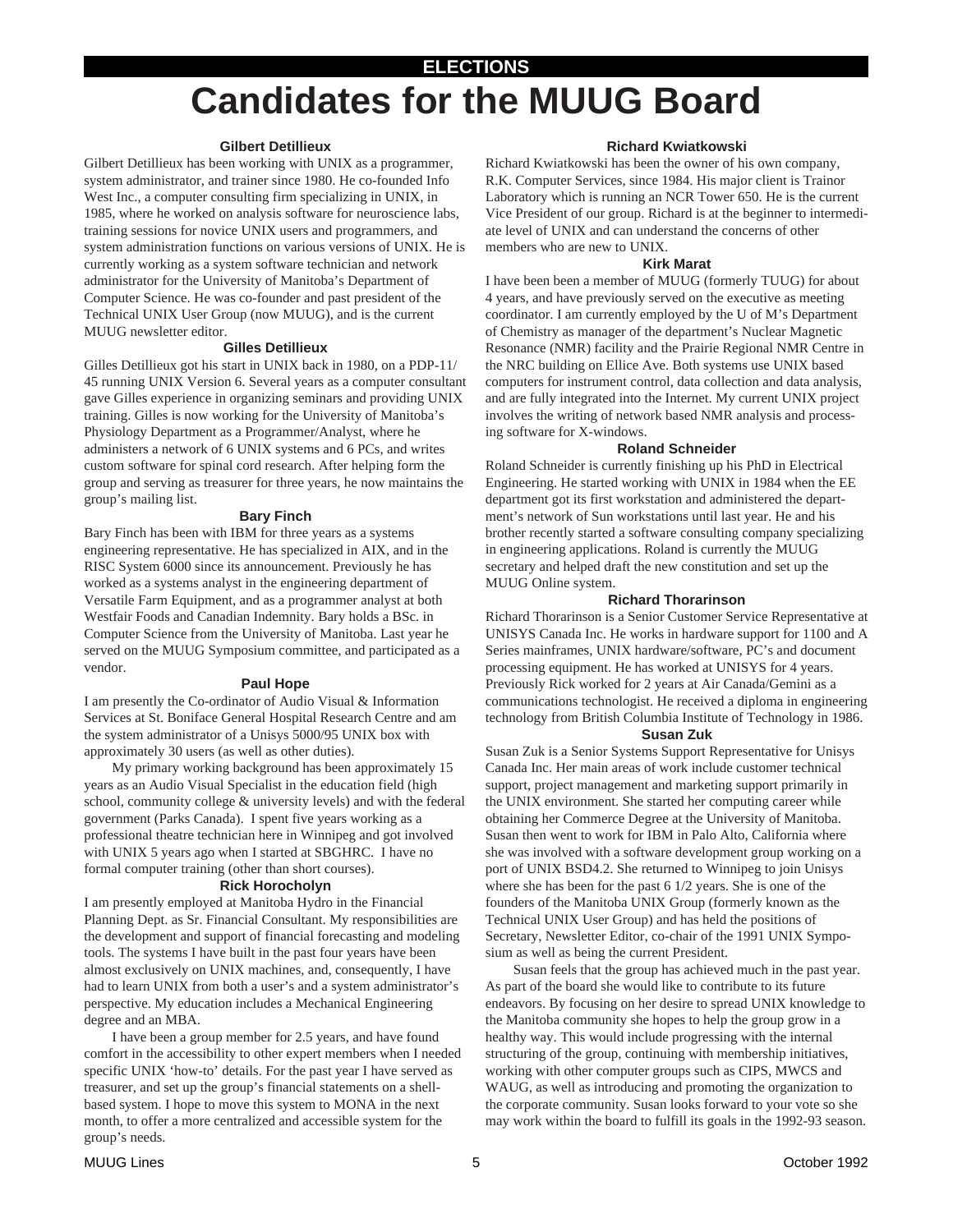# **Terminations and Terminators**

#### **By Roland Schneider**

No, not the Arnold Schwarzenegger kind, the kind on the end of your ethernet cable. The network cable is just like a fancy extension cord, isn't it? So why do I have to put that terminator thingy on the end, and why can't I use something like those octopus plugs to hook up a whole bunch of cables going to different machines? Other than the fact that I tried it and it didn't work, that is?

Well, there are 10 million data bits per second being sent over that network, which makes it more like a cable TV hookup than an extension cord. To understand terminators, you first have to understand a little bit about electromagnetics. A bit is sent by changing the voltage on the ethernet cable. This voltage change travels down the cable in both directions from the sending machine at nearly the speed of light. What happens when it gets to the end? If the cable isn't properly terminated, it reflects and comes back! (and interferes with the other signals on the cable — that's why nothing works)

You can try this with a rope tied to a solidly anchored hook. Stretch it loosely and snap the end in your hand so that a wave travels down the rope. When the wave reaches the hook, it will reflect and come back upside down. If the end is dangling loose instead of tied to the hook, the wave will reflect right-side up, but it's hard to snap a loose rope. The

first case is like having a short circuit in the ethernet cable, the second is like having no terminator.

Adding a terminator to the cable is like ending the rope in a pile of loose rags which move around and absorb the energy so that there is no reflection. The makes the cable "look" (electrically) like it stretches off to infinity in both directions.

For a similar reason, you can't branch an ethernet cable into two with a "T" connector. Try tying two ropes to a single rope and snapping the single rope. Part of the wave will transfer into the new ropes, and part will bounce back (upside down) because the two ropes together are heavier than the single rope. If you tie a lighter rope to your heavy rope, which is like trying to extend your 50 ohm ethernet cable with 75 ohm TV cable, the same thing will happen, except the reflection will be right-side up. In fact any sort of mismatch will result in a reflection.

An instrument called a Time Domain Reflectometer (TDR meter) can measure these reflections and tell you how far down the cable the problem is. You can even measure how long your cable is by removing the terminator and creating the "problem" at the end of the cable. There are small, hand-held versions of these devices available for network troubleshooting.

#### **MY FAVOURITE COMMAND**

### **dd - Convert and Copy Files with Various Data Formats By Roland Schneider**

What does the dd command actually do? Well, it can convert between ASCII and EBCDIC character encodings, and it can convert between fixed-length and newlineterminated records. But unless you exchange data with mainframes, it is almost never used for that. All that's left is the ability to read an input file and write it to an output file. Well, cp and cat can do that too, so what's the big deal?

Well, the big deal is that you can specify the size of those reads and writes. Consider, for example, a 1/2" tape which was written with a block size of 2048 (see article "Tapes and Unix" in the January 1992 issue of *TUUG Lines*) You try to copy the data, raw and uninterpreted, into a disk file with cp:

#### cp /dev/rmt8 myfile

You'll only get the first 1024\* characters of each block the second 1024 will be thrown away. *(Editor's note: many versions of UNIX will actually return a read error if the requested size of a read is smaller than the physical block size on a raw device.)* Instead, you should use dd and set the input block size:

dd if=/dev/rmt8 of=myfile ibs=2048

Tape utilities like tar have options for setting the block size, but what if the tape drive is on a different computer (named, say, "barkeep"), and you want to access it via the network? Again, dd comes to the rescue:

rsh -n barkeep dd if=/dev/rmt8 ibs=2048 | tar xvBbf 4 -

This will run the dd command on host "barkeep", reading blocks of 2048 bytes,\*\* and writing the standard output, which is sent across the network to the tar command running locally, reading standard input  $(-)$ , with a block size of  $4 \times 512 = 2048$ . The tar "B" option forces tar to collect an entire block worth of data from the net in case it comes across broken into pieces.

<sup>\*</sup> Actually, this depends on the version of the cp command you have, but it will be some fixed number.

<sup>\*\*</sup> Could also have been entered as ibs=2k or ibs=4b. *(Note that the typical block size for tar tapes is 10k or 20b.)*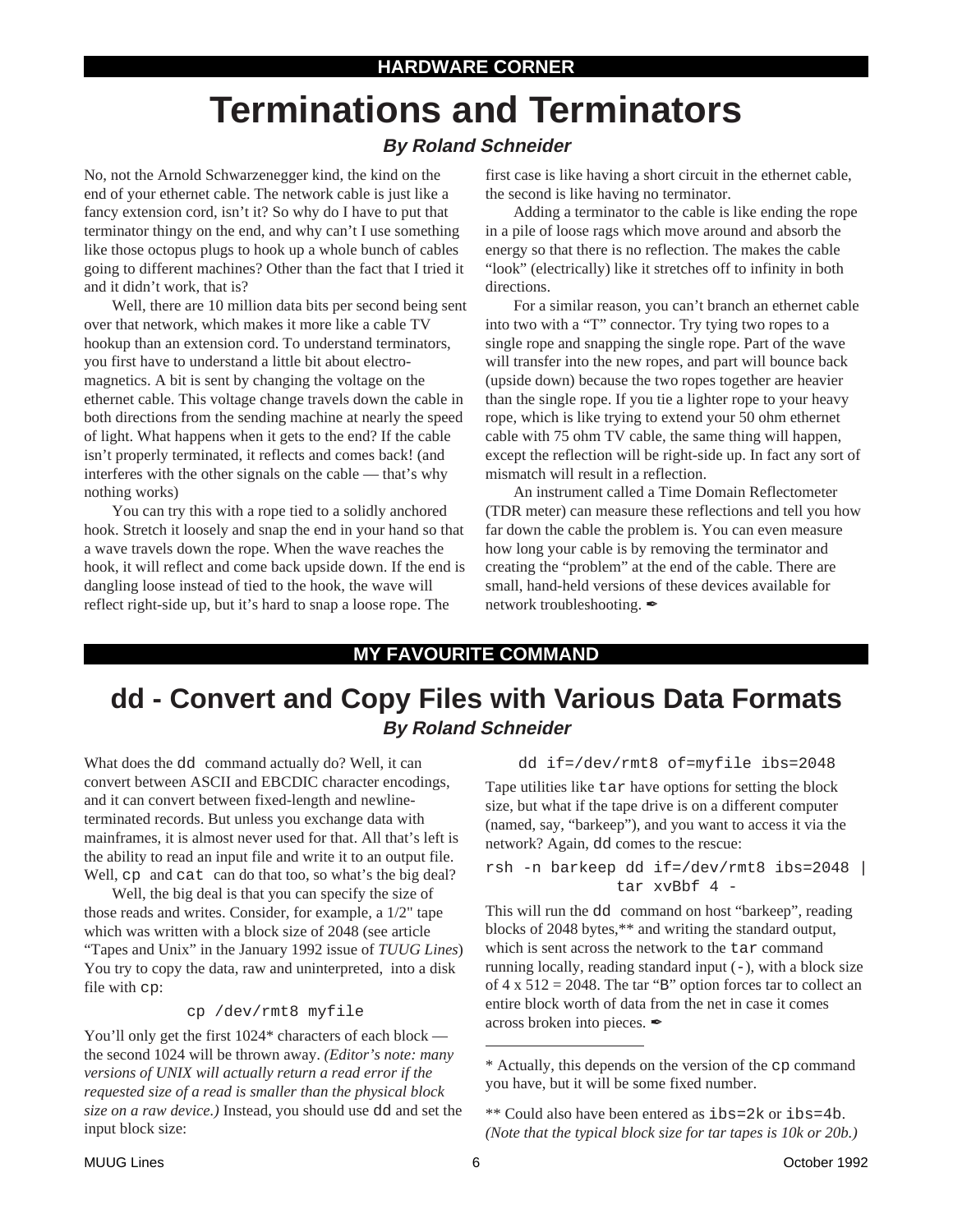# **A CIPS/MUUG SEMINAR**

# **Open Systems – Getting Past the Hype**

**Thursday, November 19, 1992 Winnipeg Convention Centre 8:30 AM - 4:00 PM**

What does "*Open Systems*" really mean? How may it fit into your organization? Is "*Open Systems*" a reality and is it right for everyone? How does UNIX fit or does it not fit into this scenario? These are some of the questions which will be discussed at the joint Canadian Information Processing Society / Manitoba UNIX User Group fall seminar on Thursday, November 19th, 1992.

An industry specialist and author of *The Open Systems Handbook*, Mr. Tom Wheeler, will provide a current and future view on the subject followed by four real life case studies. These case studies will provide you with the opportunity to see how Open Systems are being implemented in organizations such as: The Canadian Wheat Board, Bell Corporation and DSC (Data Switch Corporation). You will see if they are vanilla Open Systems environments or a mixture and why this is so.

We invite you to come and hear what people are really thinking and doing with their computer systems, to make sure they stay competitive and productive in today's quick paced world.

This is a unique opportunity for you to hear a diverse array of speakers, both local and international, discuss their experiences. You will also have an opportunity to ask them questions you have been wrestling with.

For a registration form please FAX your request to Susan Zuk at 788-7450, or if you have questions, call her at 788-7312.